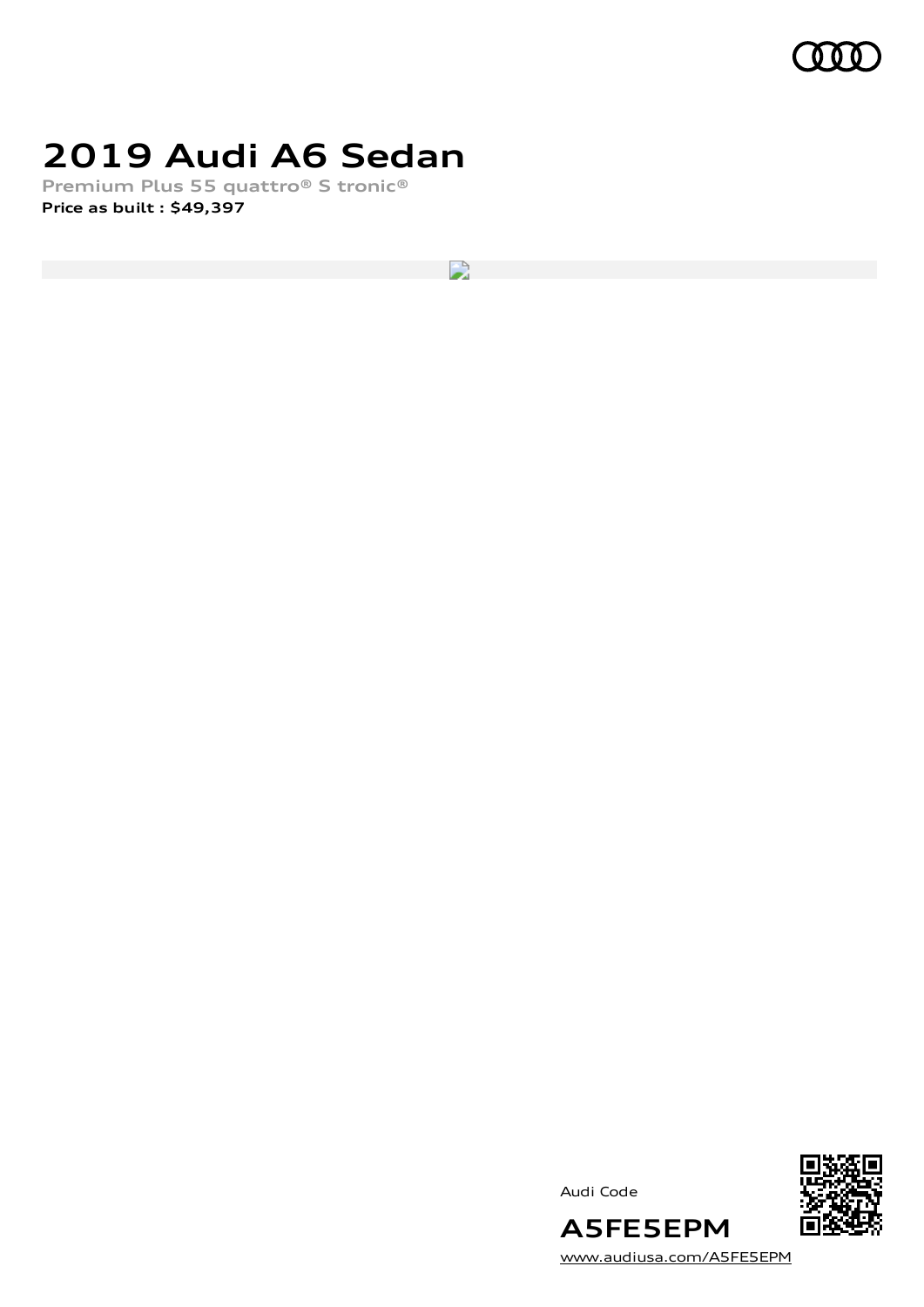# **Summary**

#### **Audi 2019 Audi A6 Sedan** Premium Plus 55 quattro® S tronic®

**Price as buil[t](#page-8-0)** \$49,397

#### **Exterior colour**

Florett Silver metallic

### $\overline{\phantom{a}}$

#### **Further Information**

|                 | N٥           |  |
|-----------------|--------------|--|
| Mileage         | 21,795 miles |  |
| Type of vehicle | Used car     |  |

**Warranty**

#### **Interior colour**

| Seats     | Black with Rock Gray cross stitching |
|-----------|--------------------------------------|
| Dashboard | Black                                |
| Carpet    | Black                                |
| Headliner | Lunar Silver                         |

#### **Audi Code** A5FE5EPM

**Your configuration on www.audiusa.com**

[www.audiusa.com/A5FE5EPM](https://www.audiusa.com/A5FE5EPM)

**Commission number** 706e647a0a0e09b12794

#### **Technical Specifications**

| Engine type                  | 3.0-liter six-cylinder                        |
|------------------------------|-----------------------------------------------|
| stroke                       | Displacement/Bore and 2,995/84.5 x 89.0 cc/mm |
| Torque                       | 369 lb-ft@rpm                                 |
| Top track speed              | 130 mph mph                                   |
| Acceleration (0 - 60<br>mph) | 5.1 seconds seconds                           |
| Recommended fuel             | Premium                                       |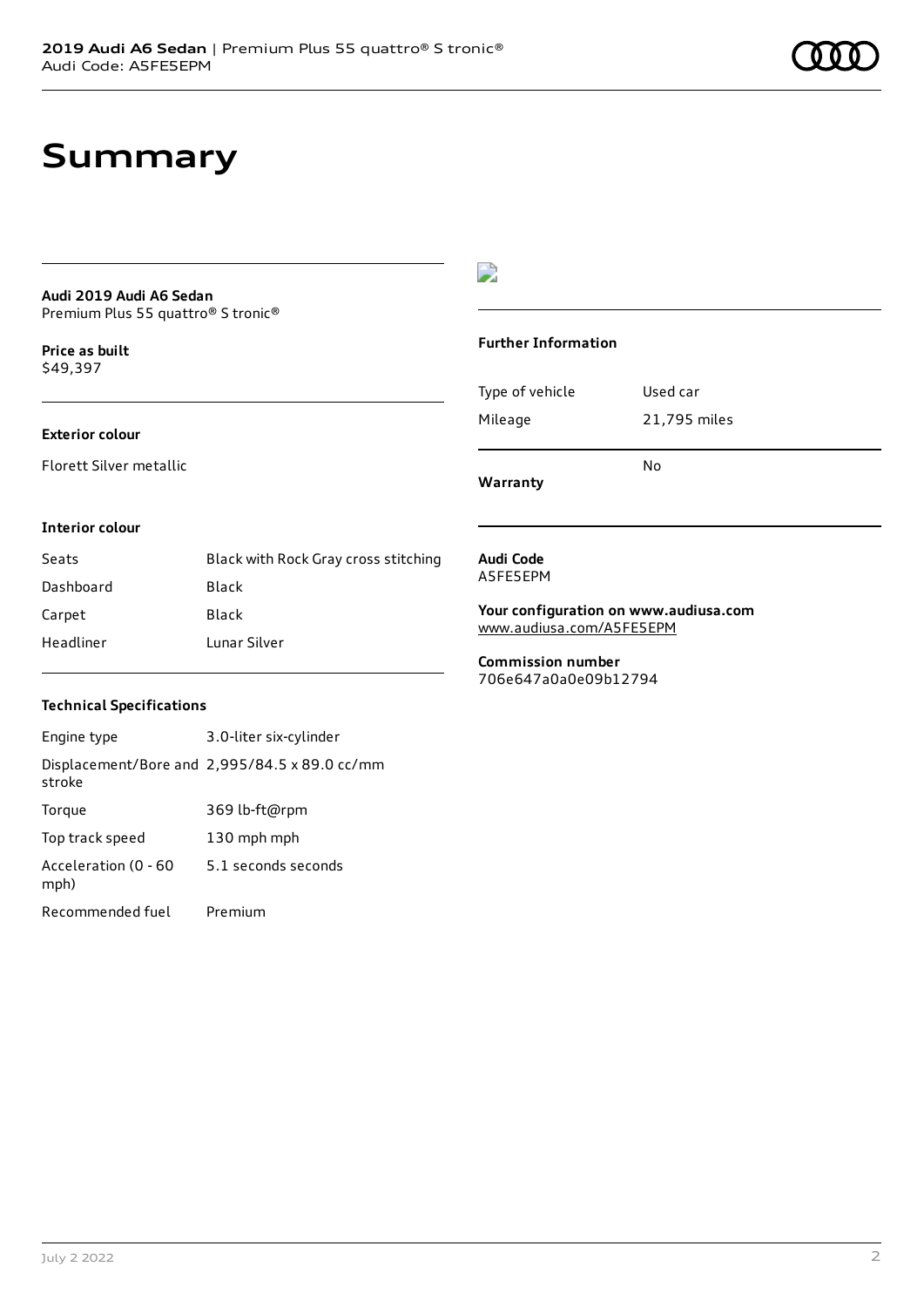

# **Standard features**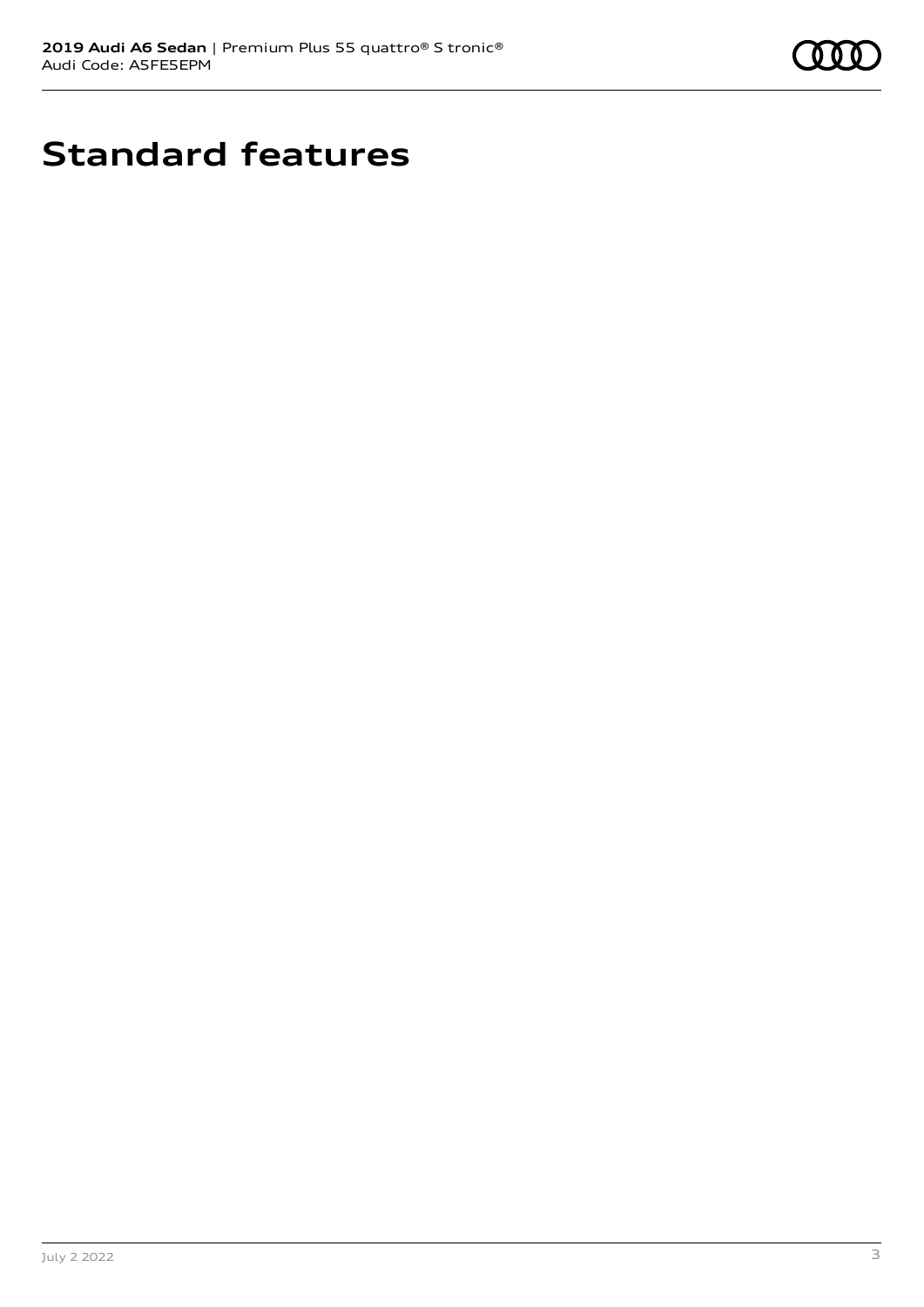# **Dealer remarks**

Audi Bridgewater & Audi Mendham are offering this 2019 Audi A6 in Florett Silver Metallic. This fully reconditioned A6 comes with the following features;

Florett Silver metallic \$595.00 Black interior Included Premium Plus package \$3800.00 Audi MMI Navigation w/touch response 10.1\* screen Audi virtual cockpit Bang & OlufsenÅ® Premium 3D sound system Audi phone box w/wireless charging and antenna booster Audi advanced key Audi side assist rear cross trafficAudi pre sense rear Power-folding exterior mirrors Matrix design LED headlights Highbeam assist Headlight washer system Top view camera system 20\* Sport package \$1050.00 20\* 5-V-spoke bi-color wheels 255/40 all-season tires Sport suspension Cold Weather package \$600.00 Heated steering wheel Heated rear seats Audi Beam - Rings \$450.00 Interior Protection Package \$210.00 Front filler panel Included

At Audi Bridgewater & Audi Mendham we want to make it as easy as possible to get your next vehicle. AudiBridgewater.com 908-800-9000 AudiMendham.com 973-543-6000.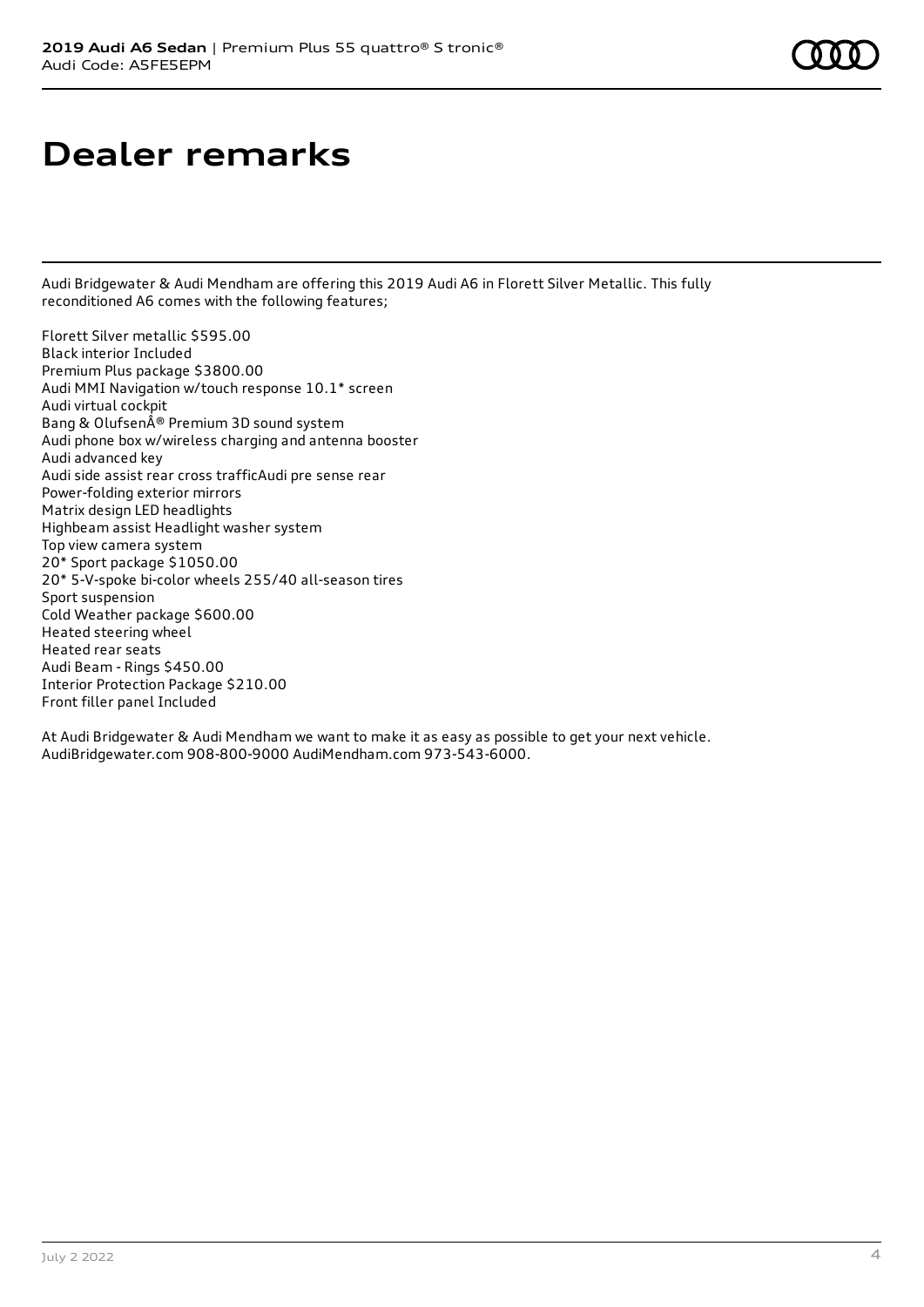Audi Code: A5FE5EPM

# **Technical Specifications**

**2019 Audi A6 Sedan** | Premium Plus 55 quattro® S tronic®

### **engine**

| Engine type                                | 3.0-liter six-cylinder                                                | Material                 | Multi-material body construction                                                                                          |
|--------------------------------------------|-----------------------------------------------------------------------|--------------------------|---------------------------------------------------------------------------------------------------------------------------|
| Acceleration (0 - 60<br>mph)               | 5.1 seconds seconds                                                   | Corrosion protection     | (steel and aluminum composition)<br>Multistep anti-corrosion protection                                                   |
| Power Level                                | 55                                                                    |                          |                                                                                                                           |
| Engine block                               | Aluminum-alloy                                                        | warranty                 |                                                                                                                           |
|                                            | Induction/fuel injection Twin-scroll turbocharged/TFSI®               |                          |                                                                                                                           |
| Cylinder head                              | Aluminum-alloy                                                        | Warranty                 | 4-year/50,000-mile new vehicle<br>limited warranty                                                                        |
| Max. output ps/hp                          | 335 @ rpm                                                             | Maintenance              | 12-month/10,000-mile (whichever                                                                                           |
| stroke                                     | Displacement/Bore and 2,995/84.5 x 89.0 cc/mm                         |                          | occurs first) NO CHARGE first<br>scheduled maintenance                                                                    |
| Top track speed                            | 130 mph mph                                                           |                          |                                                                                                                           |
| Torque                                     | 369 lb-ft@rpm                                                         | <b>Electrical system</b> |                                                                                                                           |
| Valvetrain                                 | 24-valve DOHC with Audi valvelift<br>system and variable valve timing | Hybrid system battery    | 48 Volt/9.6Ah lithium-ion battery                                                                                         |
| steering                                   |                                                                       | <b>Driveline</b>         |                                                                                                                           |
| Steering type                              | Electromechanical progressive<br>steering system                      | Transmission             | Seven-speed S tronic <sup>®</sup> dual-clutch<br>automatic transmission with<br>quattro <sup>®</sup> all-wheel-drive with |
| Turning diameter, curb- 36.4 ft<br>to-curb |                                                                       |                          | ultra® technology                                                                                                         |
| Steering ratio                             | 12.1:1                                                                | <b>Brake system</b>      |                                                                                                                           |
| suspension                                 |                                                                       | Front brakes             | 13.3 (ventilated disc) in                                                                                                 |
|                                            |                                                                       | Rear brakes              | 13.0 (ventilated disc) in                                                                                                 |
| Front axle                                 | Five-link front independent steel<br>spring suspension                | Parking brake            | Electromechanical                                                                                                         |
| Rear axle                                  | Five-link rear independent steel<br>spring suspension                 |                          |                                                                                                                           |
| Optional                                   | Adaptive damping suspension                                           |                          |                                                                                                                           |

**body**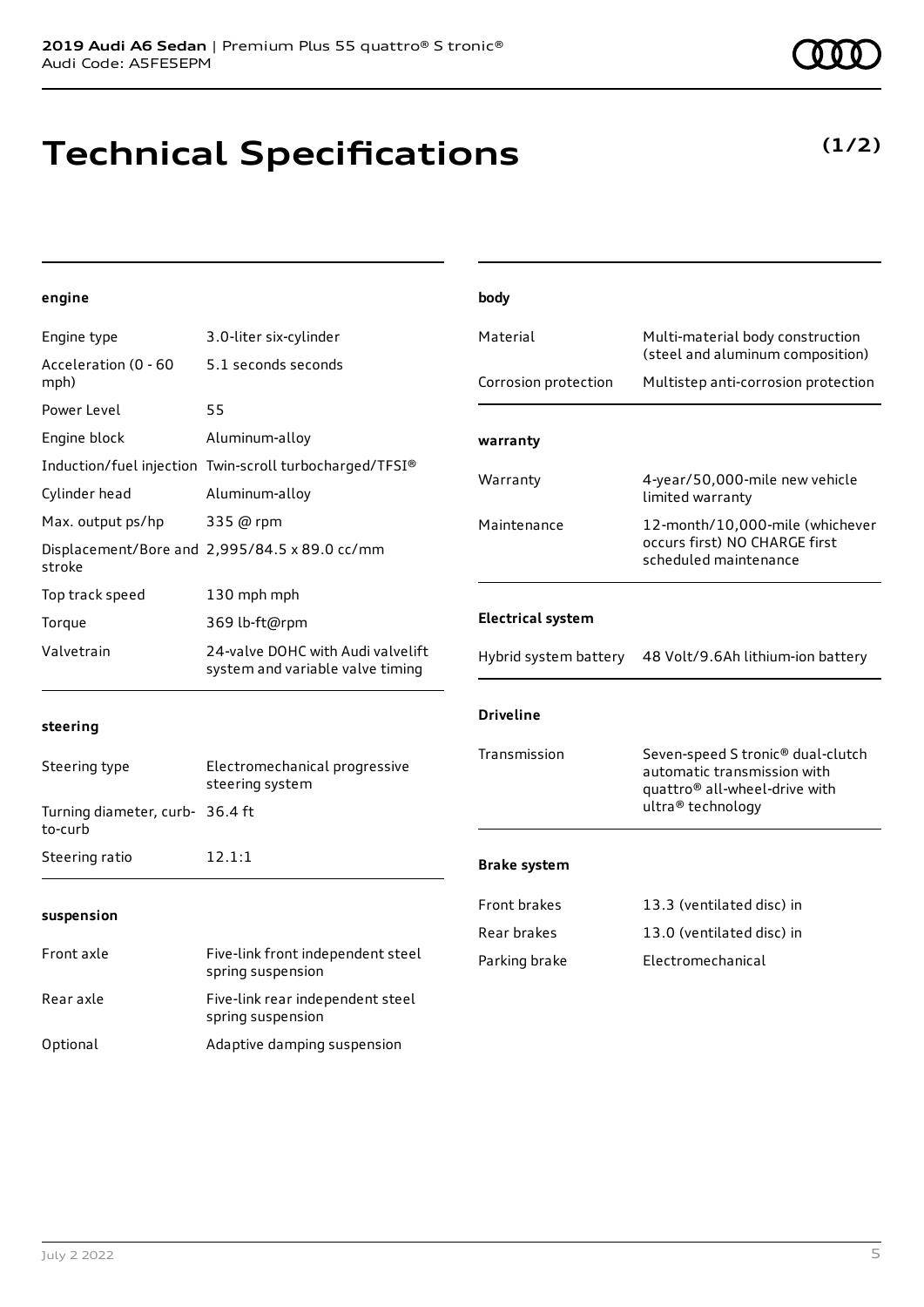# **Technical Specifications**

#### **Exterior Measurements**

| Height                           | 57.4 in   |
|----------------------------------|-----------|
| Overall width without<br>mirrors | 74.3 in   |
| Length                           | 194.4 in  |
| Wheelbase                        | 115.1 in  |
| Drag coefficient                 | $0.29$ Cw |
| Overall width with<br>mirrors    | $83.1$ in |
| Track rear                       | 63.7 in   |
| <b>Track front</b>               | 64.2 in   |
| Curb weight                      | 4,266 lb  |

#### **Interior measurements**

| Seating capacity                          | 5                    |
|-------------------------------------------|----------------------|
|                                           |                      |
| Shoulder room, rear                       | 56.5 in              |
| Head room with front<br>sunroof           | 38.0 in              |
| Leg room, rear                            | 37.4 in              |
| Shoulder room, front                      | 57.8 in              |
| Head room with rear<br>sunroof            | 38.1 in              |
| Leg room, front                           | 41.3 in              |
| Cargo volume, rear<br>seatbacks up/folded | 13.7/NA cu ft, cu ft |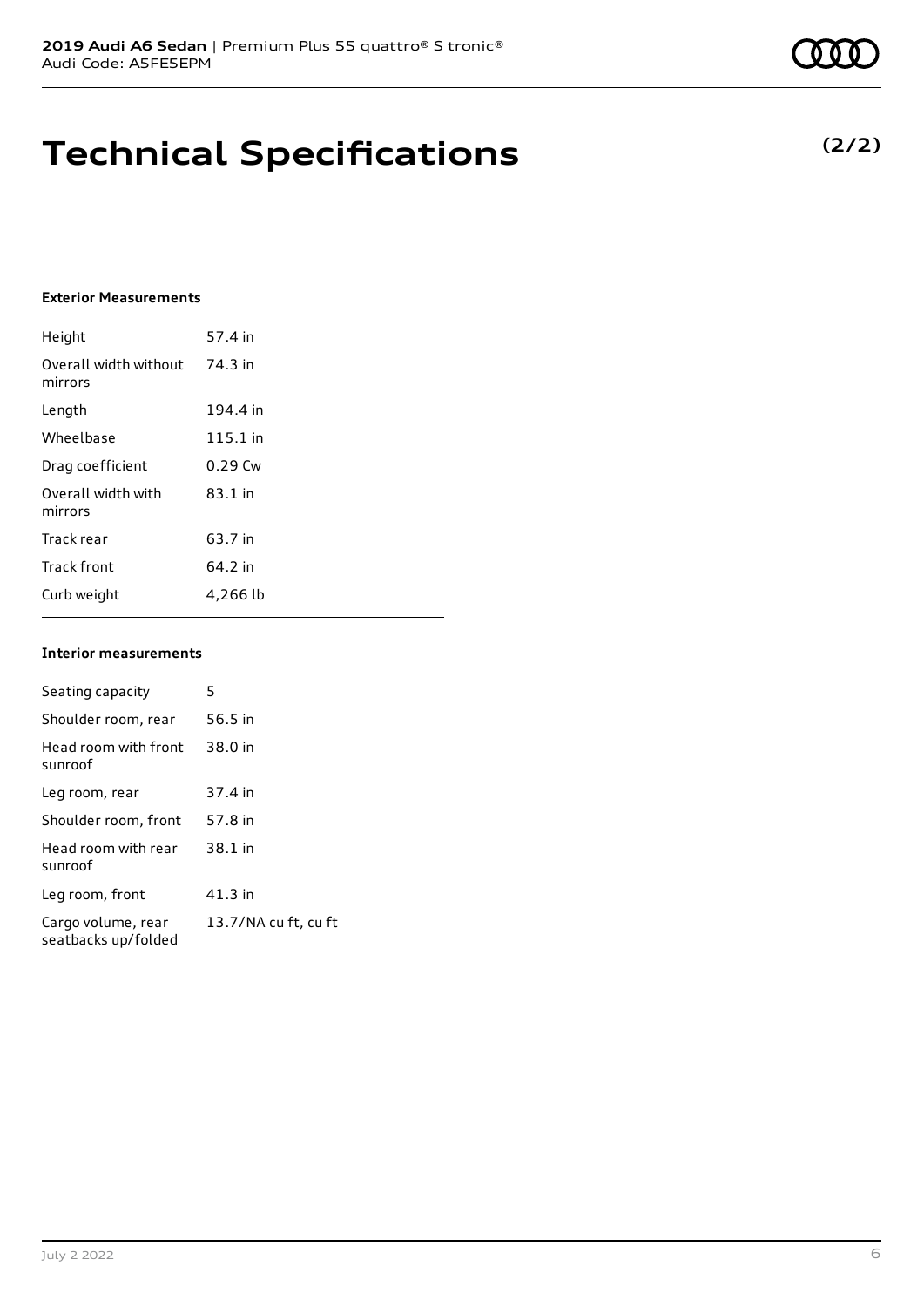# **Consumption- and emission**

### **Consumption by NEDC**

| urban       | 22 mpg   |
|-------------|----------|
| extra-urban | 29 mpg   |
| combined    | $25$ mpg |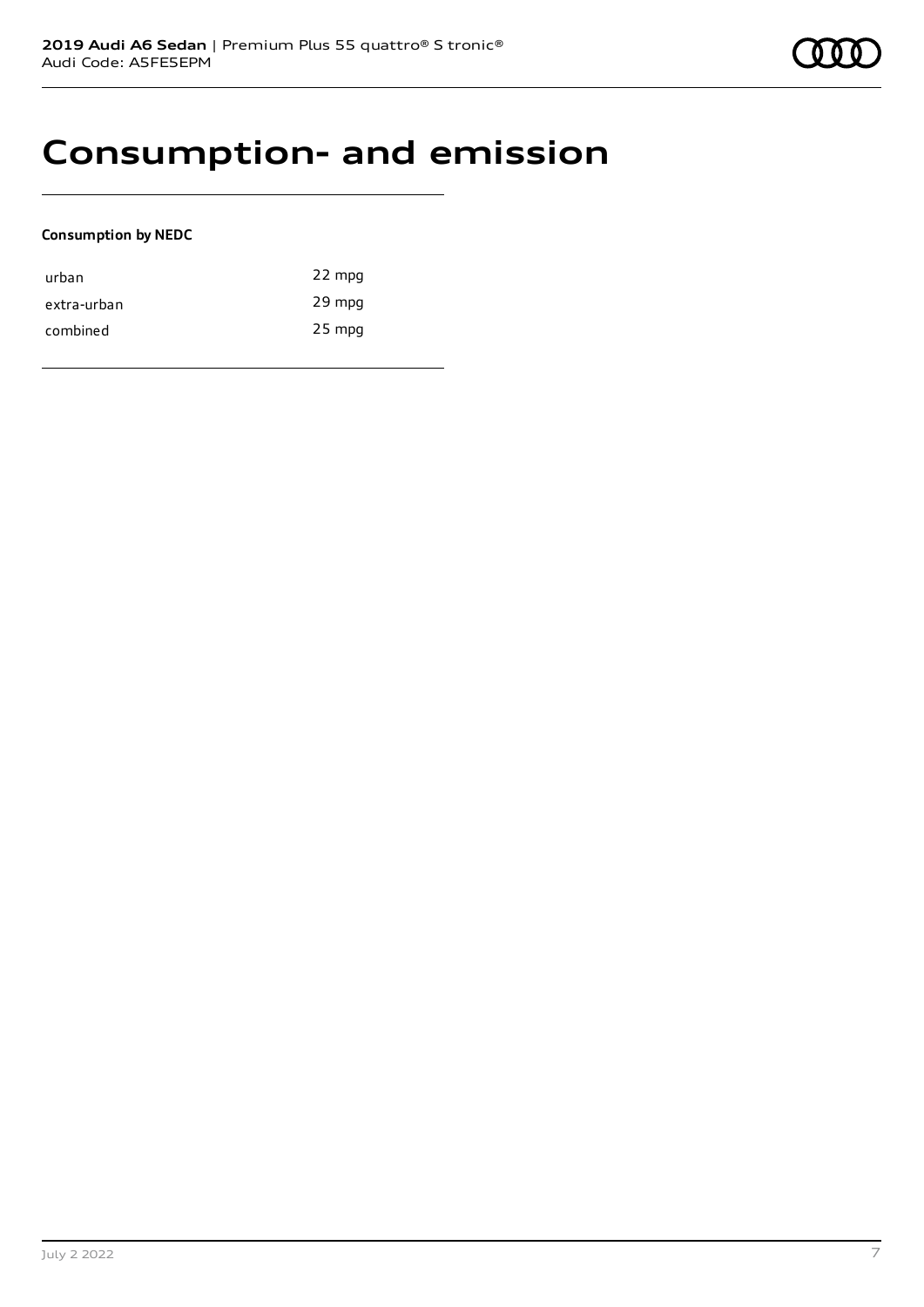## **Contact**

Dealer **Audi of Mendham**

26 E Main St 07945 Mendham NJ

Phone: 9735436000 FAX: 9735438459

www: [https://www.mendhamaudinj.com](https://www.mendhamaudinj.com/)